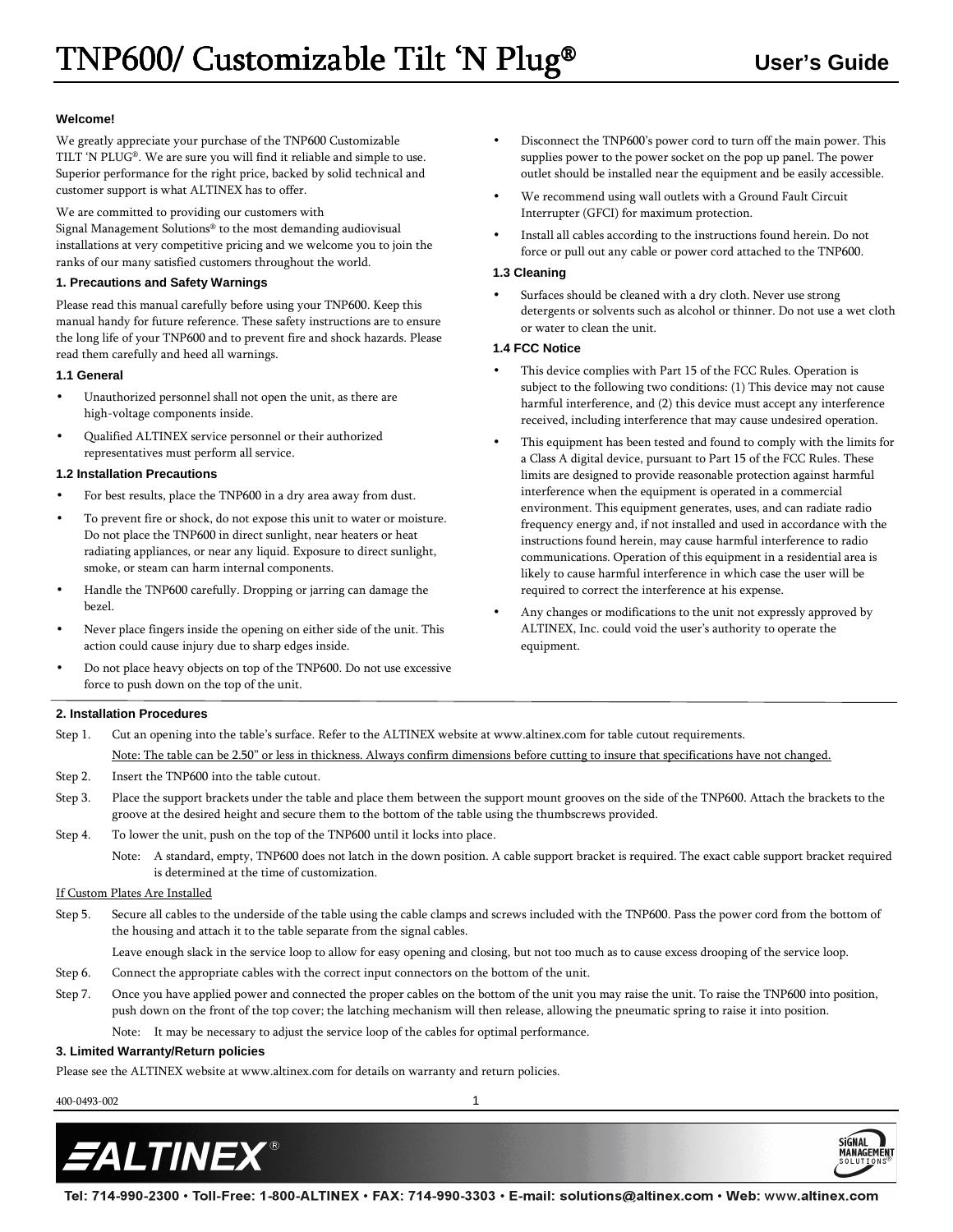SIGNAL<sup>1</sup>

MANAGEMEN

## **4. Technical Specifications**

Specifications are subject to change. See www.altinex.com for up-to-date information.

| Features/<br><b>Description</b> | <b>TNP600</b>                 |  |
|---------------------------------|-------------------------------|--|
| <b>Inputs</b>                   |                               |  |
| Customizable                    | Custom<br>Audio/Video/Control |  |
| <b>Outputs</b>                  |                               |  |
| Customizable                    | Custom<br>Audio/Video/Control |  |
| <b>Power</b>                    |                               |  |
| Customizable                    | US or International           |  |

**Electrical (Single outlet panel) TNP600**  Pass-Through Signals **All standard audio, video, network,**  $\frac{1}{2}$  and modem signals are acceptable and modem signals are acceptable. Power Rating ower Rating<br>(pass-through AC power) 600W maximum

Table 3. TNP600 Electrical

Table 1. TNP600 General

| <b>MECHANICAL</b>              | <b>TNP600</b>      |                      |
|--------------------------------|--------------------|----------------------|
| Max. Table Thickness           | $2.5$ in           | $(64$ mm $)$         |
| Height, opened                 | $7.3$ in           | $(184 \, \text{mm})$ |
| Height (above table)           | $3.2$ in           | $(82 \text{ mm})$    |
| Height (below table)           | 4.0 in             | $(102 \, \text{mm})$ |
| Width                          | $10.0$ in          | $(253 \, \text{mm})$ |
| Depth                          | 6.5 in             | $(166 \, \text{mm})$ |
| Finish                         | Matte Black        |                      |
| $T^{\circ}$ Operating (T° Max) | 10°C-35°C (40°C)   |                      |
| Humidity                       | 90% non-condensing |                      |

Table 2. TNP600 Mechanical

400-0493-002 2

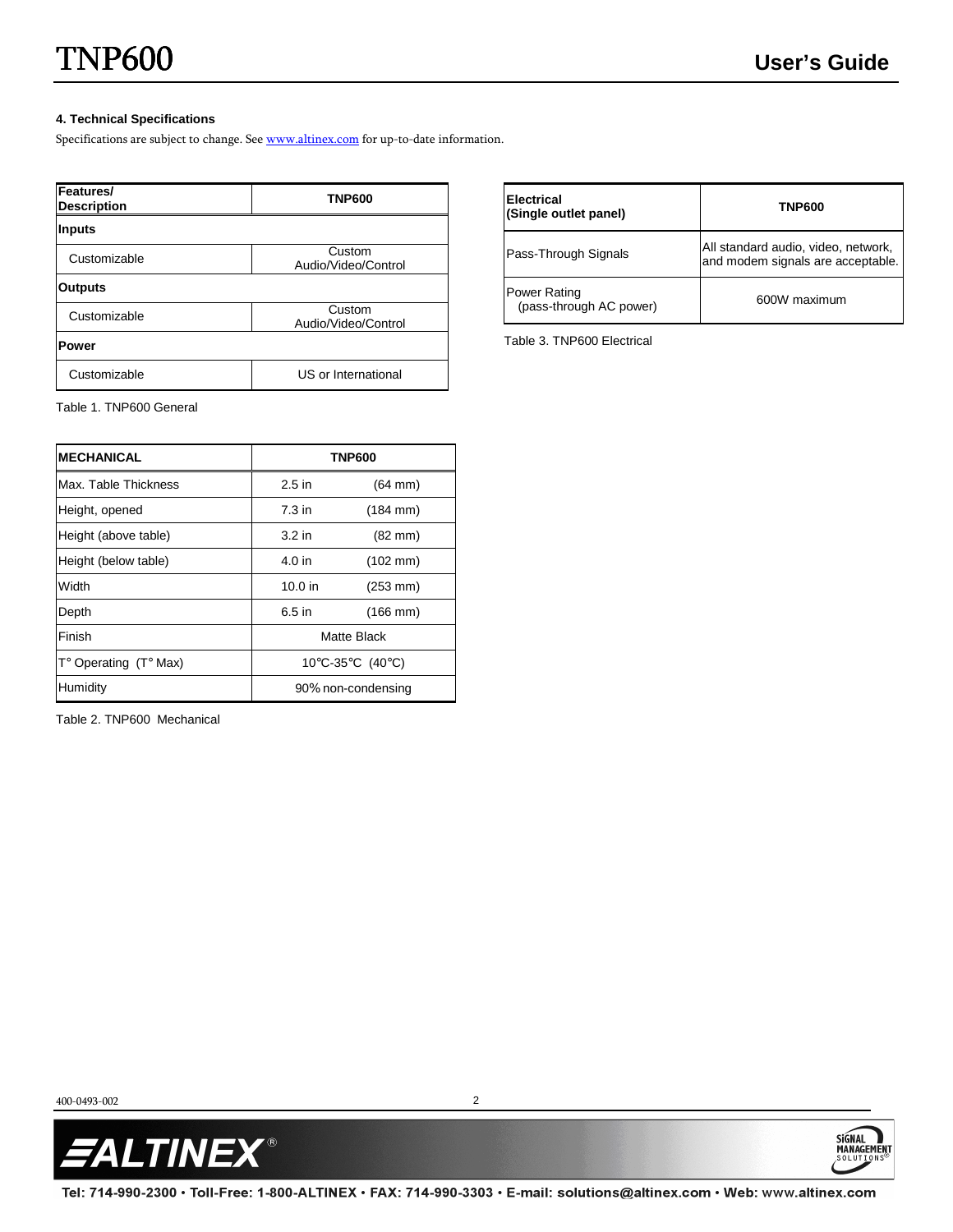**SIGNAL** 

MANAGEMI

### **5. About Your TNP600**

The TNP600 is a compact interconnection solution designed for installation into a table as part of a presentation system. It is designed for mounting into a table, podium, or other furniture to provide a way of connecting audiovisual equipment on top of the furniture to a presentation system below the furniture.

The TNP600 is empty, but can be configured with various multimedia and power input plates that can be accessed when the TNP600 is "tilted" open. The input plates of the TNP600 are accessible by pushing down on the top cover. The unit then auto tilts open with help from an internal pneumatic spring. Once open, the input plate remains securely in place. The input plate is hidden by pressing down on the top cover until the latching mechanism engages. In its closed position, the top panel lies flush with the tabletop until needed again.

All Tilt 'N Plug Signal Management Solutions come with a standard top and bezel offering a high quality matte black finish. Other finishes or special bezel configurations are available upon request. Please contact an ALTINEX representative to discuss custom options.



400-0493-002 3



Tel: 714-990-2300 • Toll-Free: 1-800-ALTINEX • FAX: 714-990-3303 • E-mail: solutions@altinex.com • Web: www.altinex.com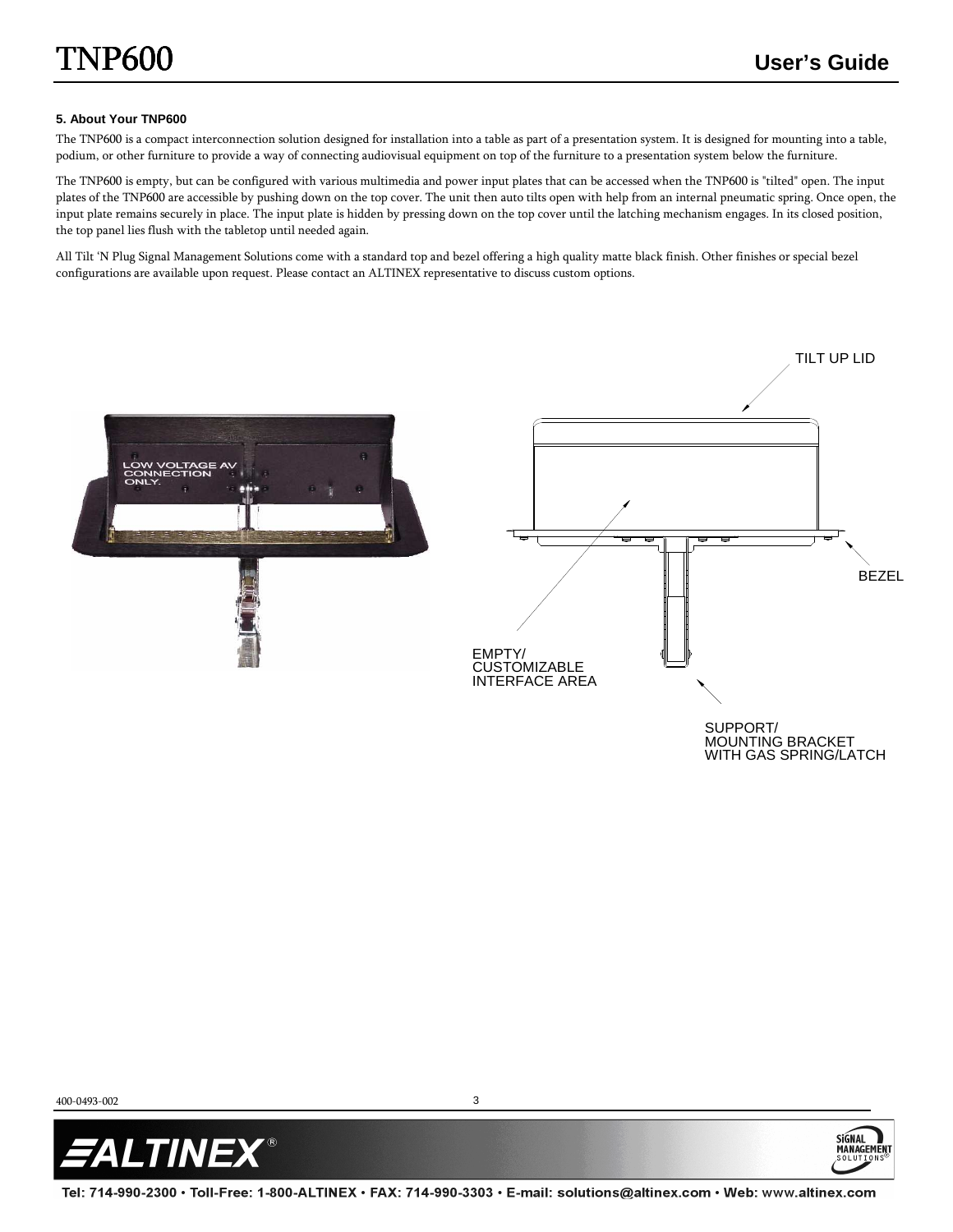# TNP600 **User's Guide**

SIGNAL<br>MANAGEMENT

**6. Application Diagrams Diagram 1: Front Dimensions** 



400-0493-002 4



Tel: 714-990-2300 · Toll-Free: 1-800-ALTINEX · FAX: 714-990-3303 · E-mail: solutions@altinex.com · Web: www.altinex.com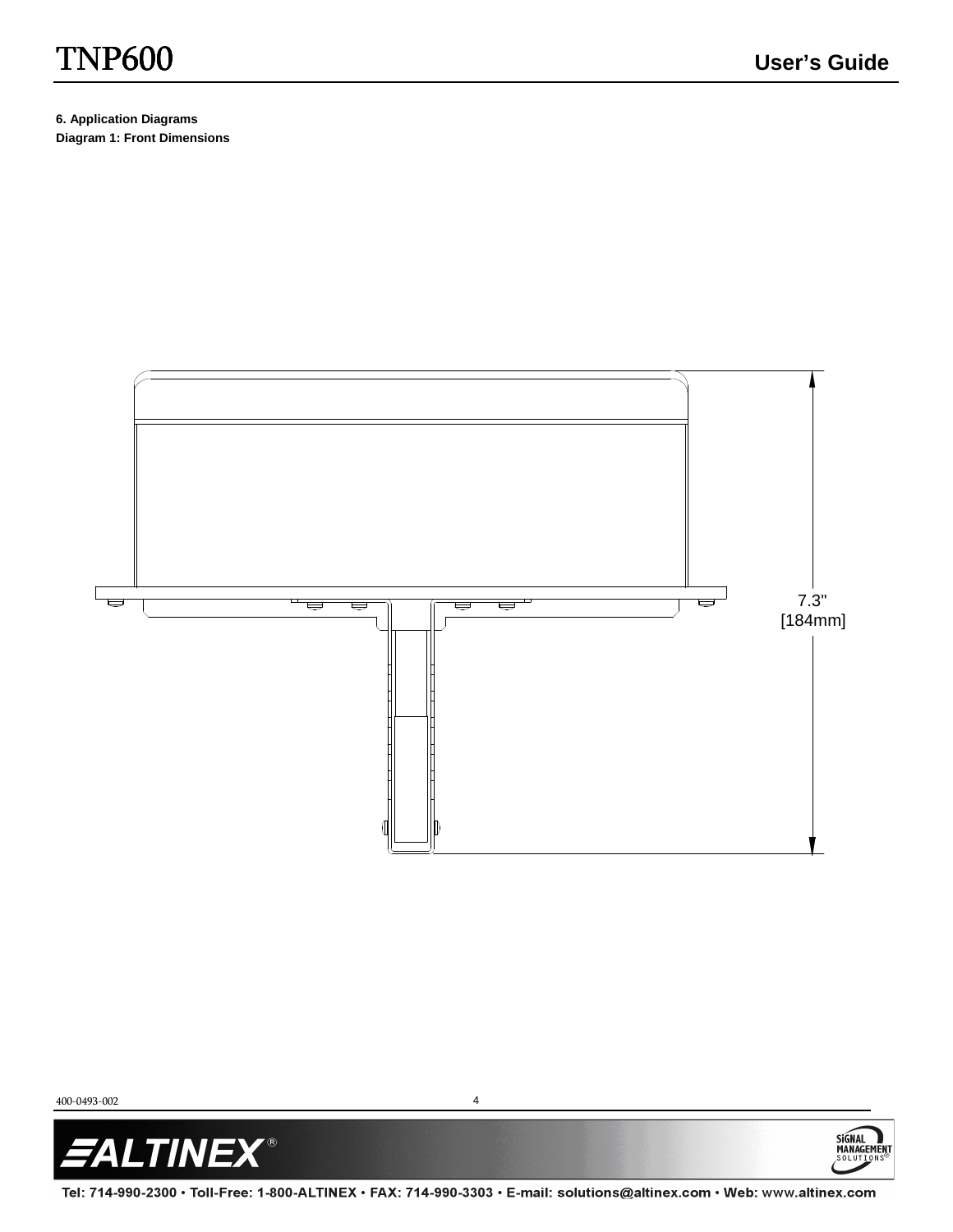SIGNAL<br>MANAGEMENT

**Diagram 2: Side Dimensions** 



400-0493-002 5



Tel: 714-990-2300 · Toll-Free: 1-800-ALTINEX · FAX: 714-990-3303 · E-mail: solutions@altinex.com · Web: www.altinex.com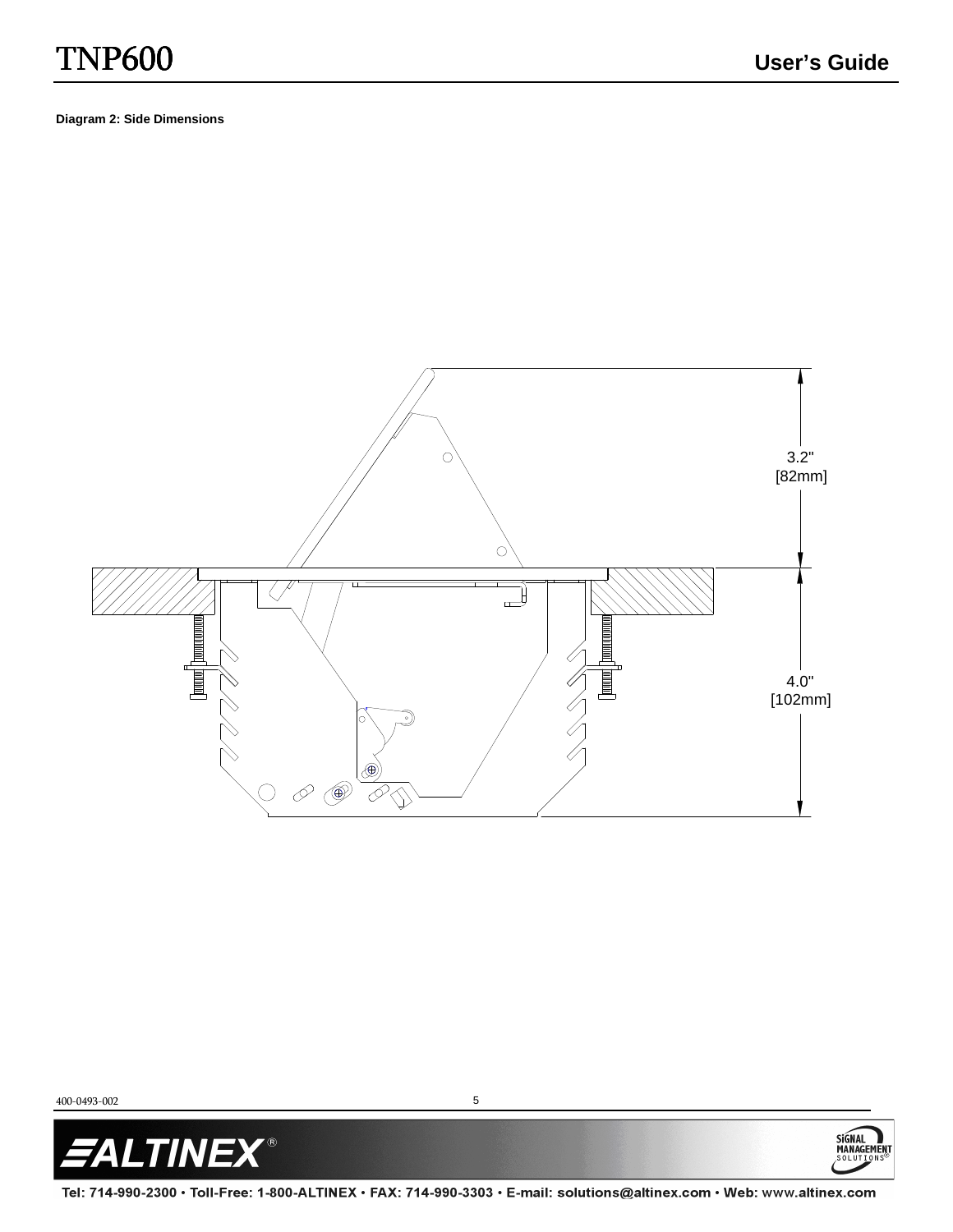SIGNAL<br>MANAGEMENT

## **Diagram 3: Top Dimensions**



400-0493-002 6



Tel: 714-990-2300 · Toll-Free: 1-800-ALTINEX · FAX: 714-990-3303 · E-mail: solutions@altinex.com · Web: www.altinex.com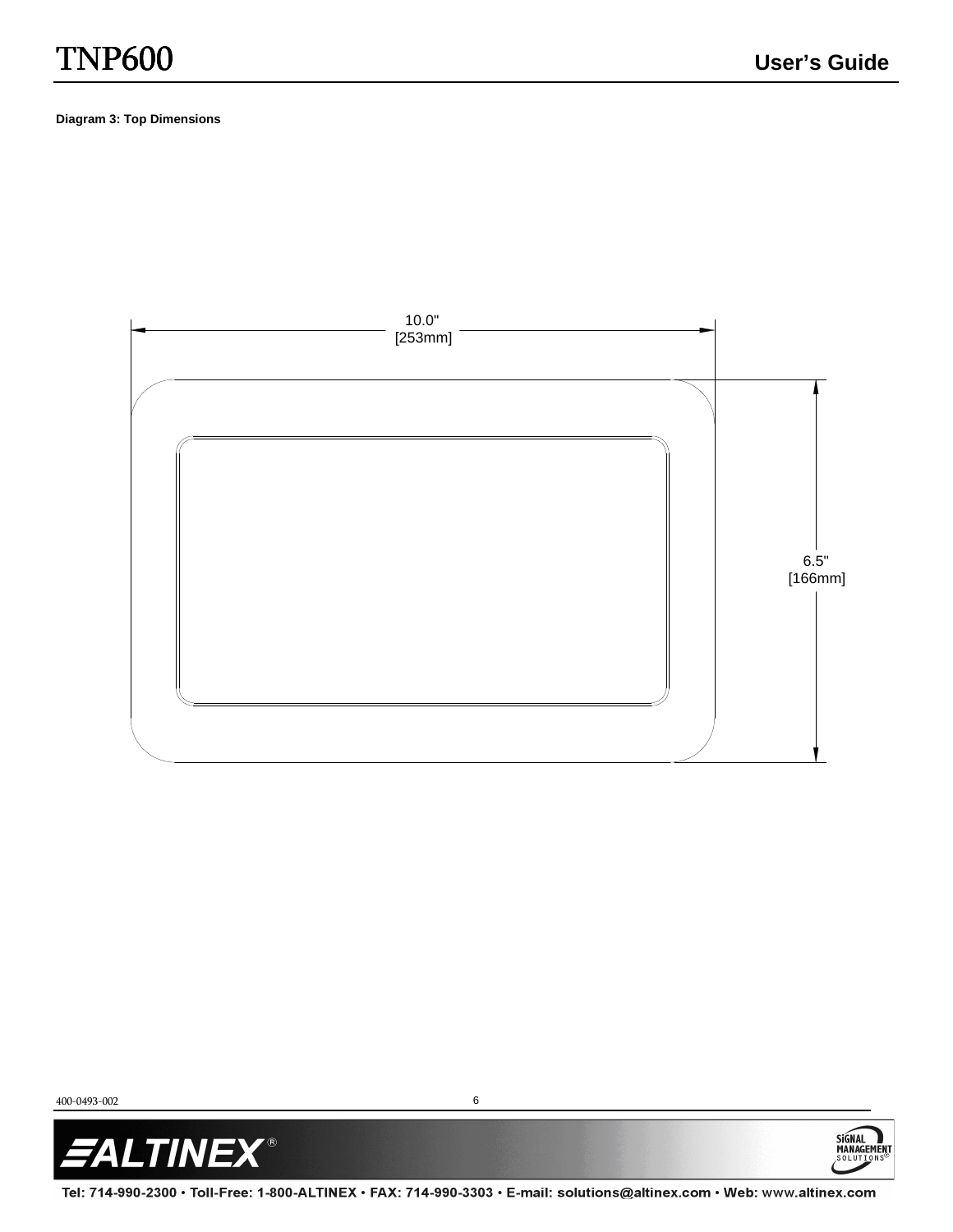SIGNAL<br>MANAGEMENT

**Diagram 4: Mounting Sample** 





Tel: 714-990-2300 • Toll-Free: 1-800-ALTINEX • FAX: 714-990-3303 • E-mail: solutions@altinex.com • Web: www.altinex.com